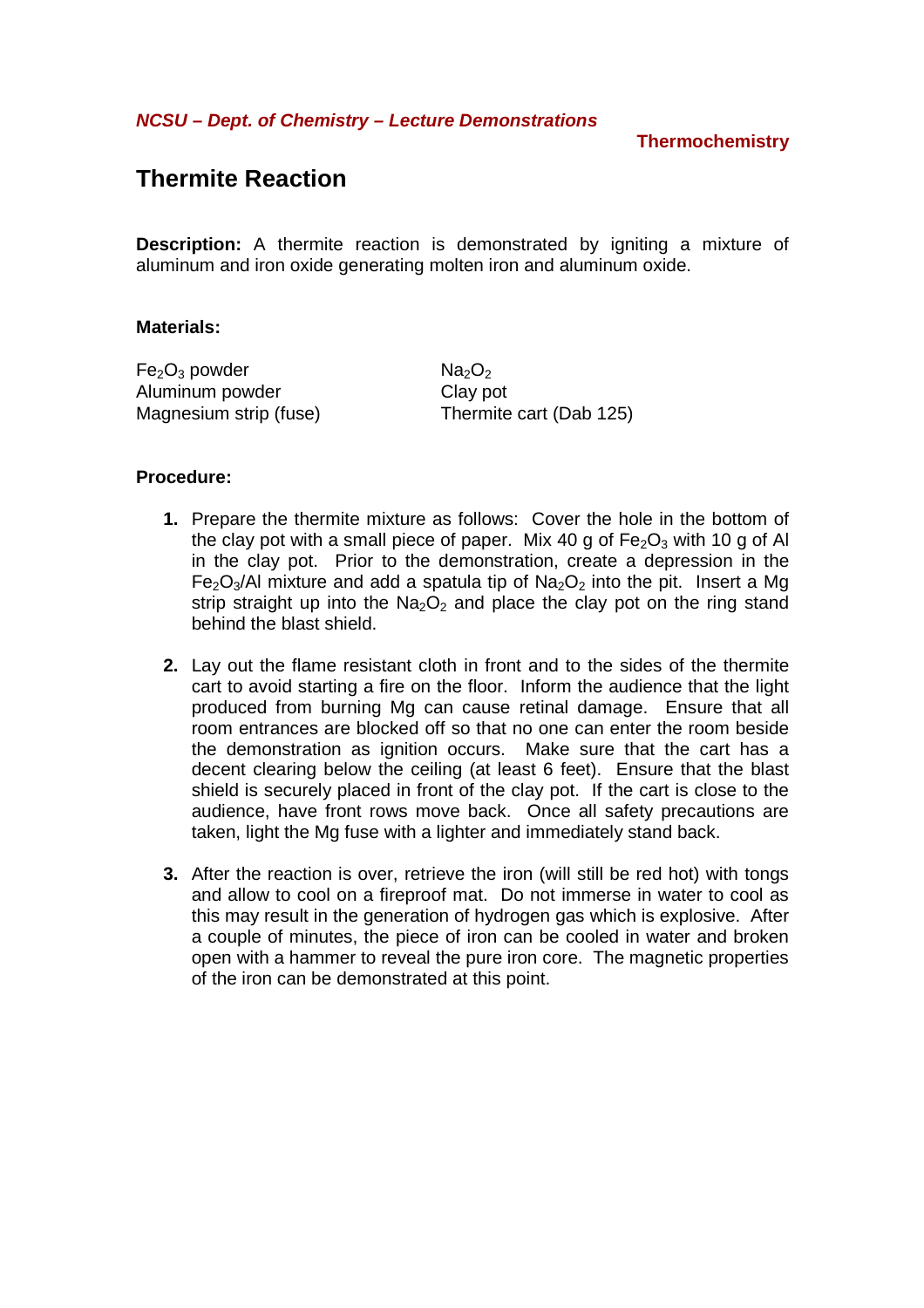## **NCSU – Dept. of Chemistry – Lecture Demonstrations**

## **Thermochemistry**



## **Discussion:**

The thermite reaction can be described by the chemical equation below:

$$
Fe2O3(s) + 2 Al (s) \rightarrow Al2O3(s) + 2 Fe (s)
$$

This reaction is initiated by heat (burning Mg) and becomes self-sustaining. The reaction generates oxygen and therefore combustion occurs even in the absence of oxygen. The reaction creates so much heat that the iron generated is melted. The melting point of iron is 1530 °C and has  $\Delta H_{fus}$  = 14.9 kJ/mol. The overall free energy change (∆G) of this reaction at 298 K is -838 kJ/mol (Shakhashiri, 85).

**Safety:** DEMONSTRATORS MUST PRACTICE THIS DEMONSTRATION PRIOR TO PERFORMING THIS DEMONSTRATION IN CLASS. Do not look directly at the burning magnesium fuse. This reaction produces intense heat and molten metal. A fire extinguisher should be readily available. Water should never be used to extinguish this reaction as hydrogen gas, which is explosive, may be produced. A safety shield is necessary to protect from sparks. Heat protective gloves should be worn to handle the molten iron.

**Disposal:** Once materials are cooled they can be disposed of in a solid waste container.

### **References:**

Shakhashiri, B. Z. In Chemical Demonstrations: A Handbook for Teachers of Chemistry; The University of Wisconsin Press: 1983; Vol. 1, p 85-89.

Arnáiz, F. J.; Aguado, R.; Arnáiz, S. J. Chem. Educ. **1998**, 75, 1630. (microscale)